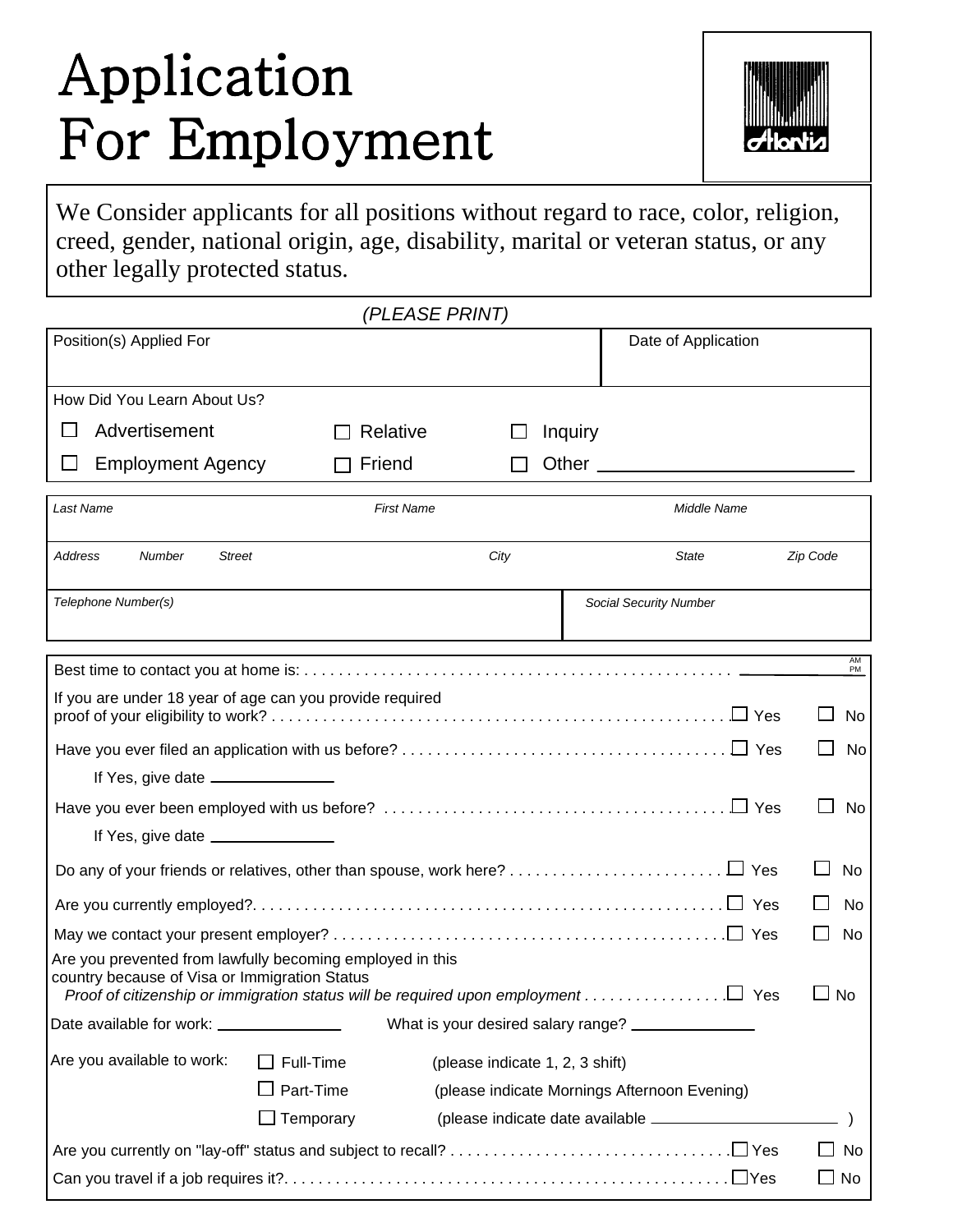### Education

|                          | Name and Address<br>of School | Course of<br>Study | Years<br>Completed | Diploma<br>Degree |
|--------------------------|-------------------------------|--------------------|--------------------|-------------------|
| Elementary<br>School     |                               |                    |                    |                   |
| High<br>School           |                               |                    |                    |                   |
| Undergraduate<br>College |                               |                    |                    |                   |
| Graduate<br>Professional |                               |                    |                    |                   |
| Other<br>(Specify)       |                               |                    |                    |                   |

| Describe any specialized training, apprenticeship, skills and extra-curricular activities. |
|--------------------------------------------------------------------------------------------|
|                                                                                            |
|                                                                                            |
|                                                                                            |
|                                                                                            |
|                                                                                            |
|                                                                                            |

| Describe any job-related training received in the United States military. |  |  |  |
|---------------------------------------------------------------------------|--|--|--|
|                                                                           |  |  |  |
|                                                                           |  |  |  |
|                                                                           |  |  |  |
|                                                                           |  |  |  |
|                                                                           |  |  |  |
|                                                                           |  |  |  |
|                                                                           |  |  |  |
|                                                                           |  |  |  |
|                                                                           |  |  |  |
|                                                                           |  |  |  |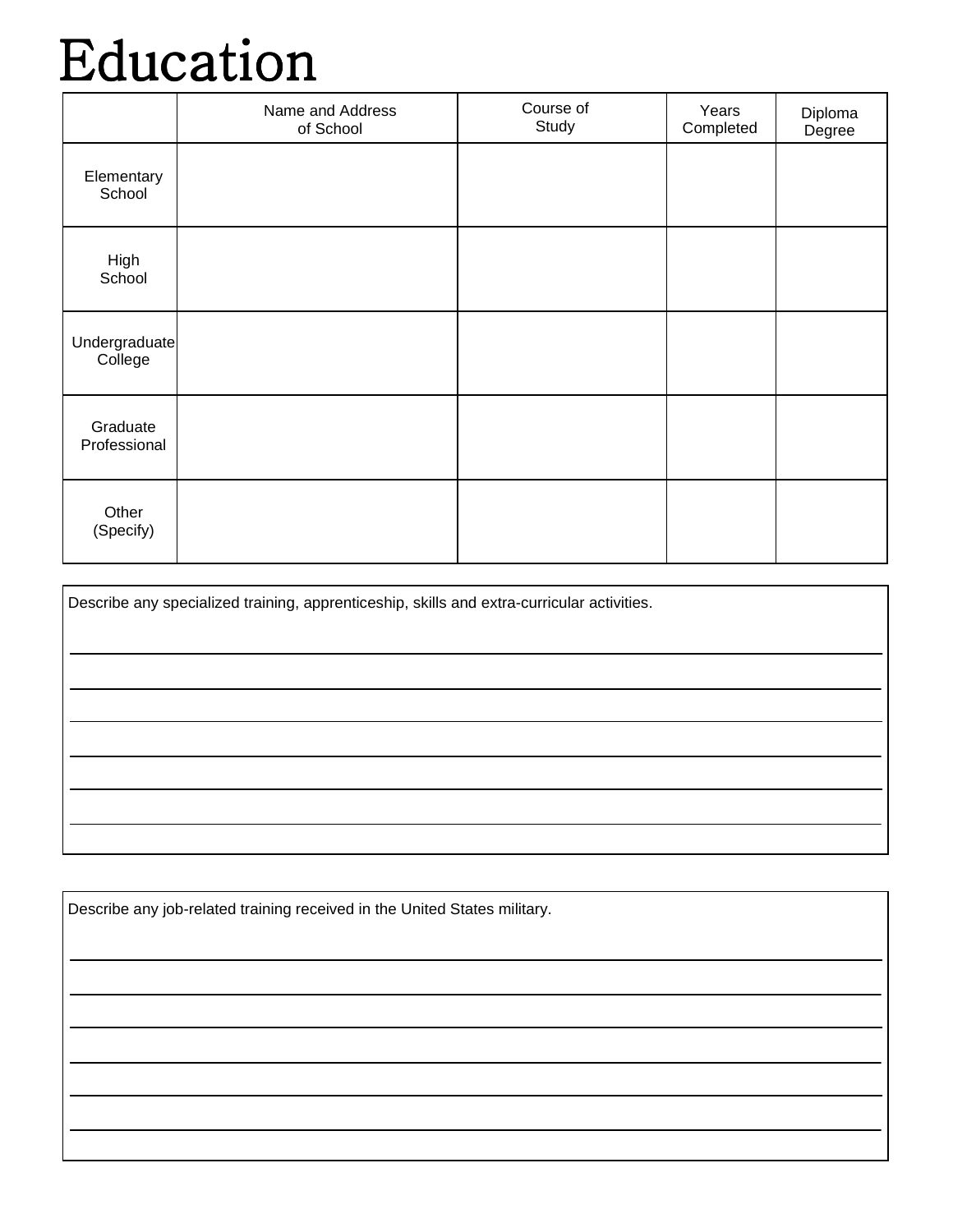## Employment Experience

Start with your present or last job. Include any job-related military service assignments and volunteer activities. You may exclude organizations which indicate race, color, religion, gender, national origin, disabilities or other protected status.

| 1. | Employer            |                    | Date Employed      |               |                       |
|----|---------------------|--------------------|--------------------|---------------|-----------------------|
|    |                     |                    | From               | To            | <b>Work Performed</b> |
|    | Address             |                    |                    |               |                       |
|    |                     |                    |                    |               |                       |
|    | Telephone Number(s) |                    | Hourly Rate/Salary |               |                       |
|    |                     |                    | Staring            | Final         |                       |
|    | Job Title           | Supervisor         |                    |               |                       |
|    |                     |                    |                    |               |                       |
|    | Reason For Leaving  |                    |                    |               |                       |
|    |                     |                    |                    |               |                       |
| 2. | Employer            |                    |                    | Date Employed | <b>Work Performed</b> |
|    |                     |                    | From               | To            |                       |
|    | Address             |                    |                    |               |                       |
|    |                     |                    |                    |               |                       |
|    | Telephone Number(s) |                    | Hourly Rate/Salary |               |                       |
|    |                     |                    | Staring            | Final         |                       |
|    | Job Title           | Supervisor         |                    |               |                       |
|    | Reason For Leaving  |                    |                    |               |                       |
|    |                     |                    |                    |               |                       |
| 3. | Employer            |                    |                    | Date Employed |                       |
|    |                     |                    | From               | To            | <b>Work Performed</b> |
|    | Address             |                    |                    |               |                       |
|    |                     |                    |                    |               |                       |
|    | Telephone Number(s) |                    | Hourly Rate/Salary |               |                       |
|    |                     |                    | Staring            | Final         |                       |
|    | Job Title           | Supervisor         |                    |               |                       |
|    |                     |                    |                    |               |                       |
|    | Reason For Leaving  |                    |                    |               |                       |
|    |                     |                    |                    |               |                       |
| 4. | Employer            | Date Employed      |                    |               |                       |
|    |                     |                    | From               | To            | <b>Work Performed</b> |
|    | Address             |                    |                    |               |                       |
|    |                     |                    |                    |               |                       |
|    | Telephone Number(s) | Hourly Rate/Salary |                    |               |                       |
|    |                     |                    | Staring            | Final         |                       |
|    | Job Title           | Supervisor         |                    |               |                       |
|    | Reason For Leaving  |                    |                    |               |                       |
|    |                     |                    |                    |               |                       |
|    |                     |                    |                    |               |                       |

If you need additional space, please continue on a separate sheet of paper.

List professional, trade, business or civic activities and offices held. You may excluded membership which would reveal gender, race, religion, national origin, age, ancestry, disability or other protected status: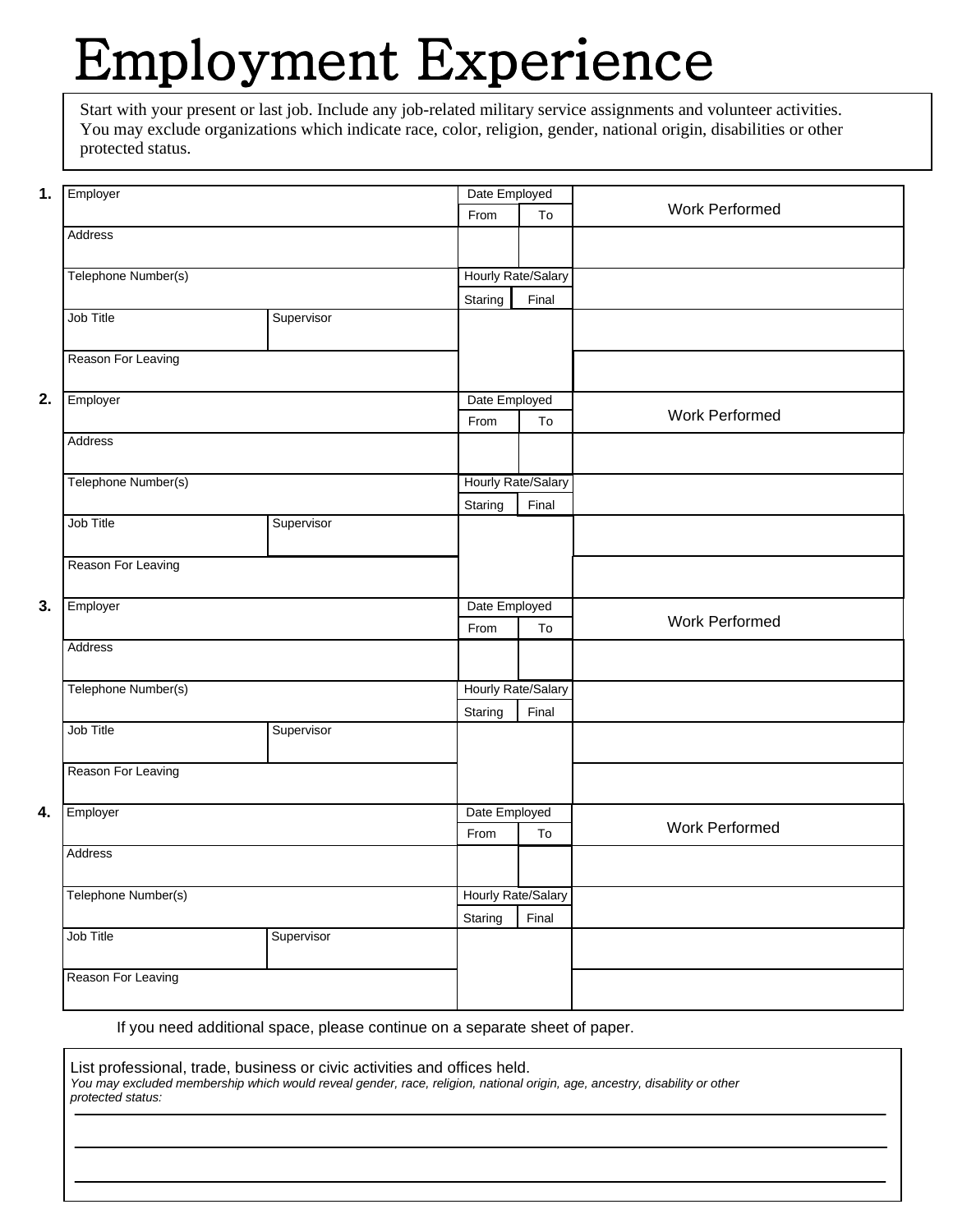# Additional Information

#### Other Qualifications

Summarize special job-related skills and qualifications acquired from employment or other experience

Terminal

Specialized Skills **Superint Contact Contact Contact Contact Contact Contact Contact Contact Contact Contact Conta** 

Production/Mobile

Machinery (list) **Other (list)** 

 $\overline{C}$ Typewriter

WPM \_\_\_\_\_

- Shorthand WPM  $\_\_$ 

**Spreadsheet** 

**Word Processing** 

State any additional information you feel may be helpful to us in considering your application.

### Note to applicants: DO NOT ANSWER THIS QUESTION UNLESS YOU HAVE BEEN INFORMED ABOUT THE REQUIREMENTS OF THE JOB FOR WHICH YOU ARE APPLYING.

Are you capable of performing in reasonable manner, with or without a reasonable accommodation, the activities involved in the job or occupation for which you have applied? A review of the activities involved in such a job you have applied? A review of the activities involved in such a job or occupation has been given.

References

| 1. |           |           |
|----|-----------|-----------|
|    | (Name)    | (Phone #) |
| 2. | (Address) |           |
|    | (Name)    | (Phone #) |
| 3. | (Address) |           |
|    | (Name)    | (Phone #) |
|    | (Address) |           |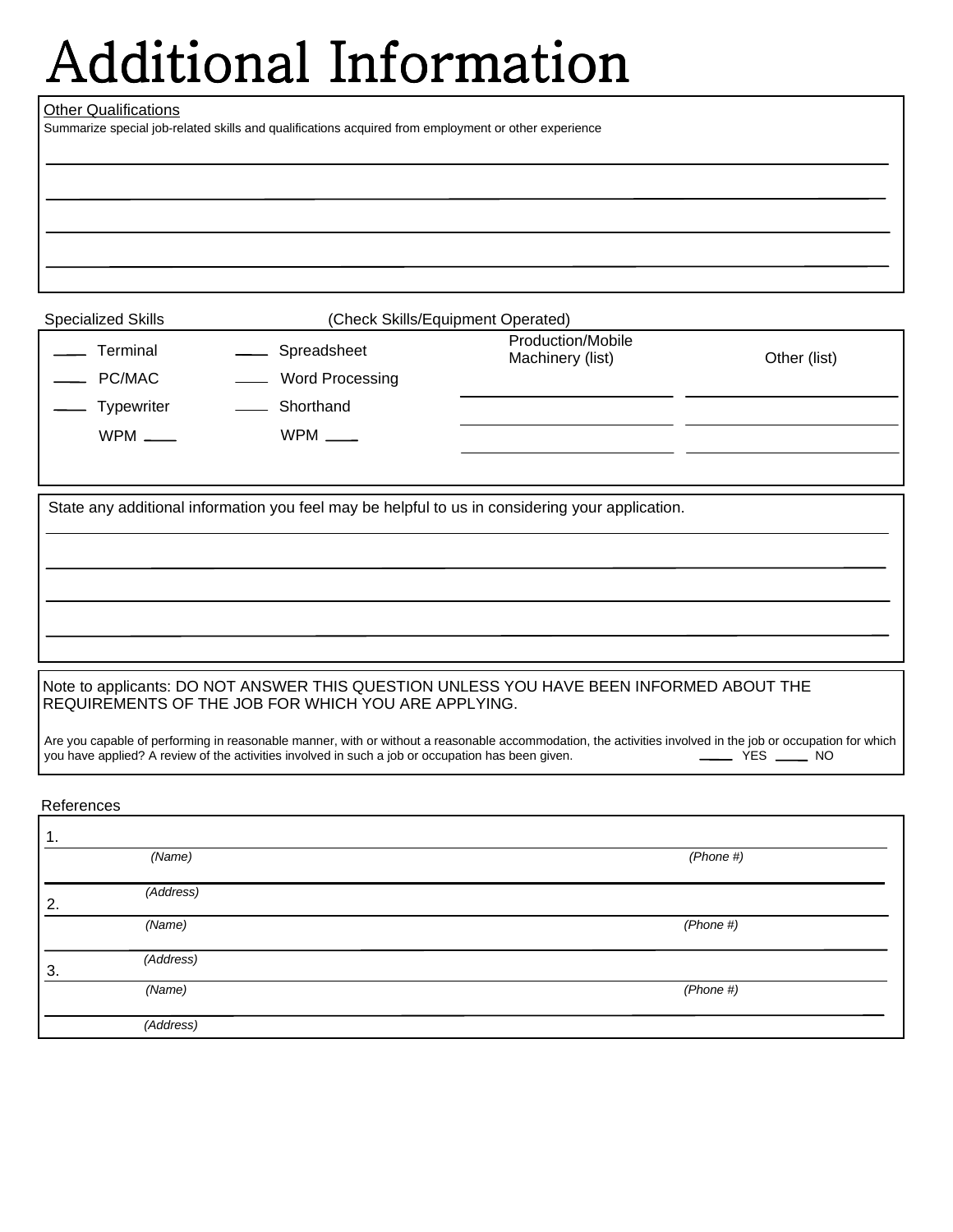| Position(s) Applied For Is Open: | Yes | No<br>$\mathbf{I}$ |  |
|----------------------------------|-----|--------------------|--|
| Position(s) Considered For:      |     |                    |  |
|                                  |     | Date               |  |